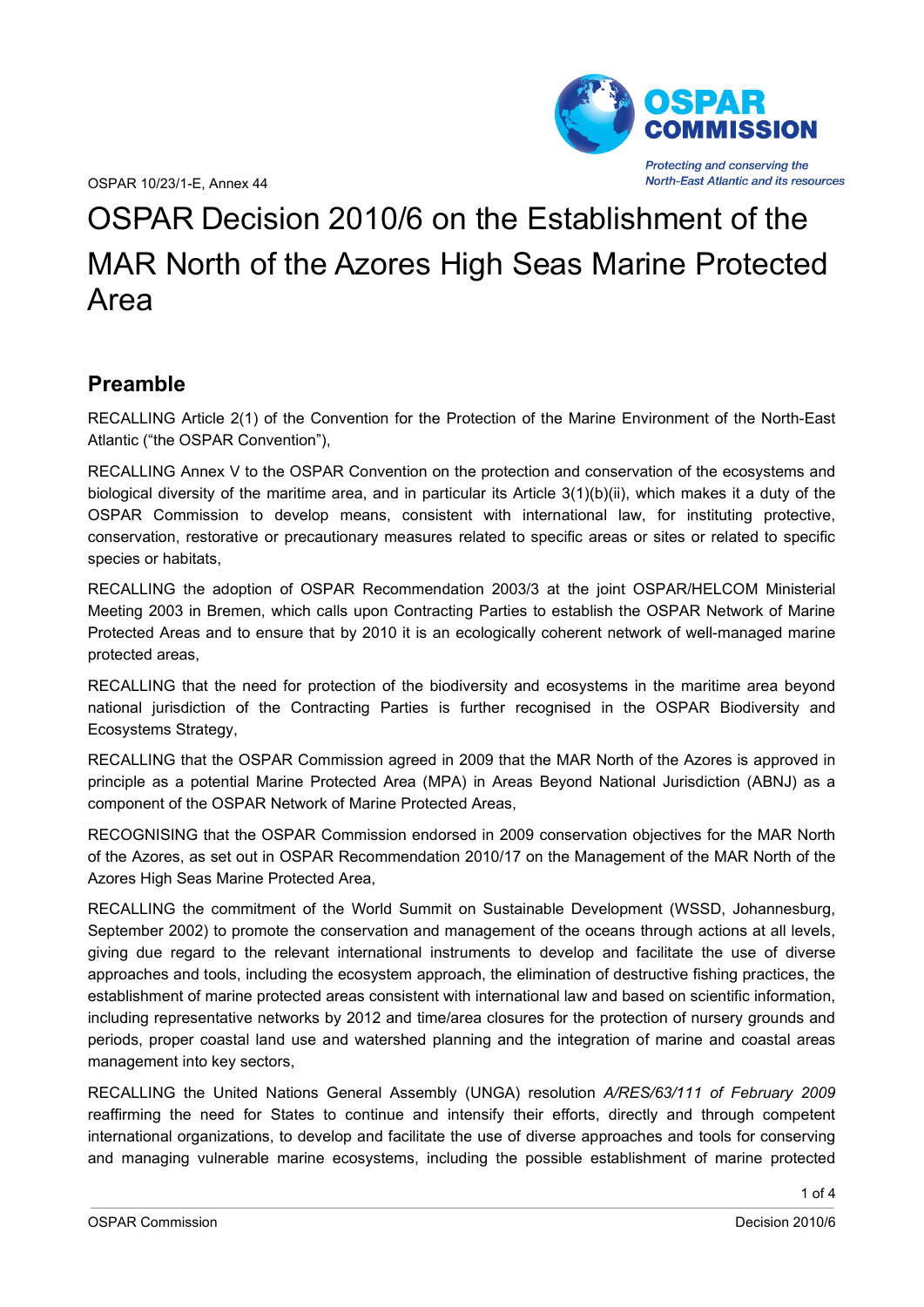areas, consistent with international law, as reflected in the Convention (UNCLOS), and based on the best scientific information available, and the development of representative networks of any such marine protected areas by 20[1](#page-1-0)2,<sup>1</sup>

ACKNOWLEDGING that on 11 May 2009 the Portuguese Republic has presented to the Commission on the Limits of the Continental Shelf (CLCS), its submission regarding the establishment of the outer limits of the Portuguese continental shelf beyond 200 nautical miles from the baselines from which the breadth of the territorial sea is measured, in accordance with Article 76 of, and Annex II to, the United Nations Convention of the Law of the Sea and that this submission by Portugal encompasses the seabed in an area of the Mid-Atlantic Ridge north of the Azores,

NOTING and WELCOMING that the Portuguese Republic has reported to the OSPAR Commission on the selection of the seabed of the MAR North of the Azores as a component of the OSPAR Network of Marine Protected Areas and will establish the programmes, measures and agreements which are necessary for the achievement of the conservation vision and conservation objectives regarding the seabed of the MAR North of the Azores and WELCOMING the request of the Portuguese Republic to the OSPAR Commission to take corresponding measures for the waters superjacent to the MAR North of the Azores area,

RECOGNISING that the OSPAR Commission can to take corresponding measures in order to achieve the conservation vision and conservation objectives for the high seas superjacent to the seabed subject to the submission of the Portuguese Republic to the CLCS in the area of the MAR North of the Azores,

RECOGNISING that the establishment of MPAs encompassing the seabed and superjacent waters of the MAR North of the Azores by the Portuguese Republic and the OSPAR Commission respectively, is essential for maintaining the integrity of the ecosystems of the MAR North of the Azores by providing for coherence, compatibility and complementarity of the management measures to be taken beyond and within national jurisdiction,

RECOGNISING further that the establishment of this MPA does not create any precedent regarding the establishment by the OSPAR Commission of other MPAs in waters superjacent to areas of the seabed subject to submission to CLCS or prejudice the sovereign rights and obligations of coastal States to the continental shelf. The establishment of such MPAs will be decided on a case by case basis.

RECOGNISING that a range of human activities occurring, or potentially occurring, in the MAR North of the Azores area are regulated in the respective frameworks of other competent authorities. These include, in particular, fishing (North-East Atlantic Fisheries Commission (NEAFC), International Commission for the Conservation of Atlantic Tunas (ICCAT), North Atlantic Salmon Conservation Organization (NASCO), North Atlantic Marine Mammal Commission (NAMMCO), International Whaling Commission (IWC)), and shipping (International Maritime Organization (IMO)).

RECALLING Article 4 of Annex V to the OSPAR Convention and the relevant United Nations General Assembly Resolutions, in particular 61/105, which set out the conditions for bottom fisheries on the high seas and therefore apply to the waters superjacent to the MAR North of the Azores and WELCOMING the 2009 Recommendation of the North-East Atlantic Fisheries Commission to close the area of the MAR North of the Azores to bottom fisheries until 2015.

<span id="page-1-0"></span><sup>&</sup>lt;sup>1</sup> Permananent footnote: UNGA Resolution A/RES/63/111 Oceans and the law of the sea adopted on 5 December 2008 (A/RES/63/111 of 12 February 2009), Para 134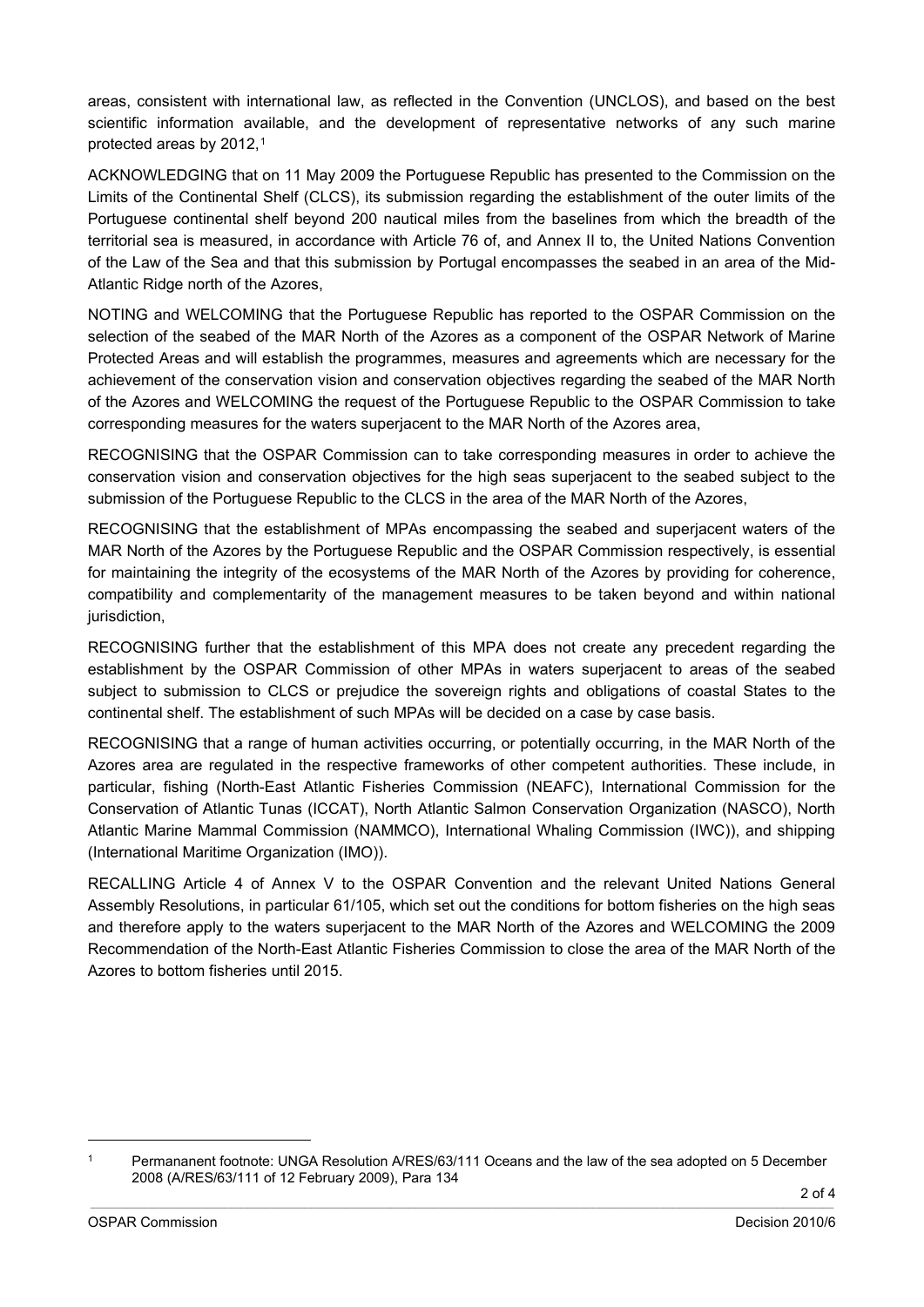**The Contracting Parties to the Convention for the Protection of the Marine Environment of the North-East Atlantic DECIDE:**

#### **1. Definitions**

1.1 For the purpose of this Decision:

"*Marine Protected Area (MPA)*" means an area within the maritime area for which protective, conservation, restorative or precautionary measures, consistent with international law, have been instituted for the purpose of protecting and conserving species, habitats, ecosystems or ecological processes of the marine environment.

"*OSPAR Network of Marine Protected Areas*" means those areas which have been, and remain, reported by Contracting Parties, together with any other area in the maritime area beyond the national jurisdiction of the Contracting Parties which has been included as a component of the network by the OSPAR Commission.

"*Mid-Atlantic Ridge North of the Azores (MAR North)*" refers to an area located in Mid-Atlantic Ridge north of the Azores whose seabed is encompassed by a Portuguese submission to the Commission on the Limits of the Continental Shelf (CLCS), in accordance with Article 76 of, and Annex II to, the Convention of the Law of the Sea, and which includes the high seas superjacent to the seabed subject to that submission.

"*UNCLOS*" means to the United Nations Convention on the Law of the Sea, 1982.

### **2. Purpose and Scope**

- 2.1 The purpose of this Decision is to establish the MAR North of the Azores High Seas Marine Protected Area with the goal of protecting and conserving the biodiversity and ecosystems of the water superjacent to the MAR north of the Azores, in coordination with, and complementary to, protective measures taken by Portugal for the seabed, and in accordance with the joint conservation objectives set out in OSPAR Recommendation 2010/17 on the Management of the MAR North of the Azores High Seas Marine Protected Area.
- 2.2 This Decision shall apply without prejudice to the rights and obligations of coastal States, other States and international organisations in accordance with UNCLOS and customary international law.

### **3. Establishment of the MAR North of the Azores High Seas Marine Protected Area**

3.1 The Mid-Atlantic Ridge North of the Azores High Seas Marine Protected Area in an area of approximately 93568 km<sup>[2](#page-2-0)</sup> of the high seas bounded by the following coordinates<sup>2</sup> is established as a component of the OSPAR Network of Marine Protected Areas:

| Latitude N      | Longitude W     |
|-----------------|-----------------|
| $43.30^{\circ}$ | $24.80^{\circ}$ |
| $43.30^{\circ}$ | $32.30^{\circ}$ |
| 44.70°          | $32.30^{\circ}$ |
| 44.70°          | $24.80^{\circ}$ |

<span id="page-2-0"></span><sup>&</sup>lt;sup>2</sup> All coordinates are in decimal degrees on the WGS84 datum.